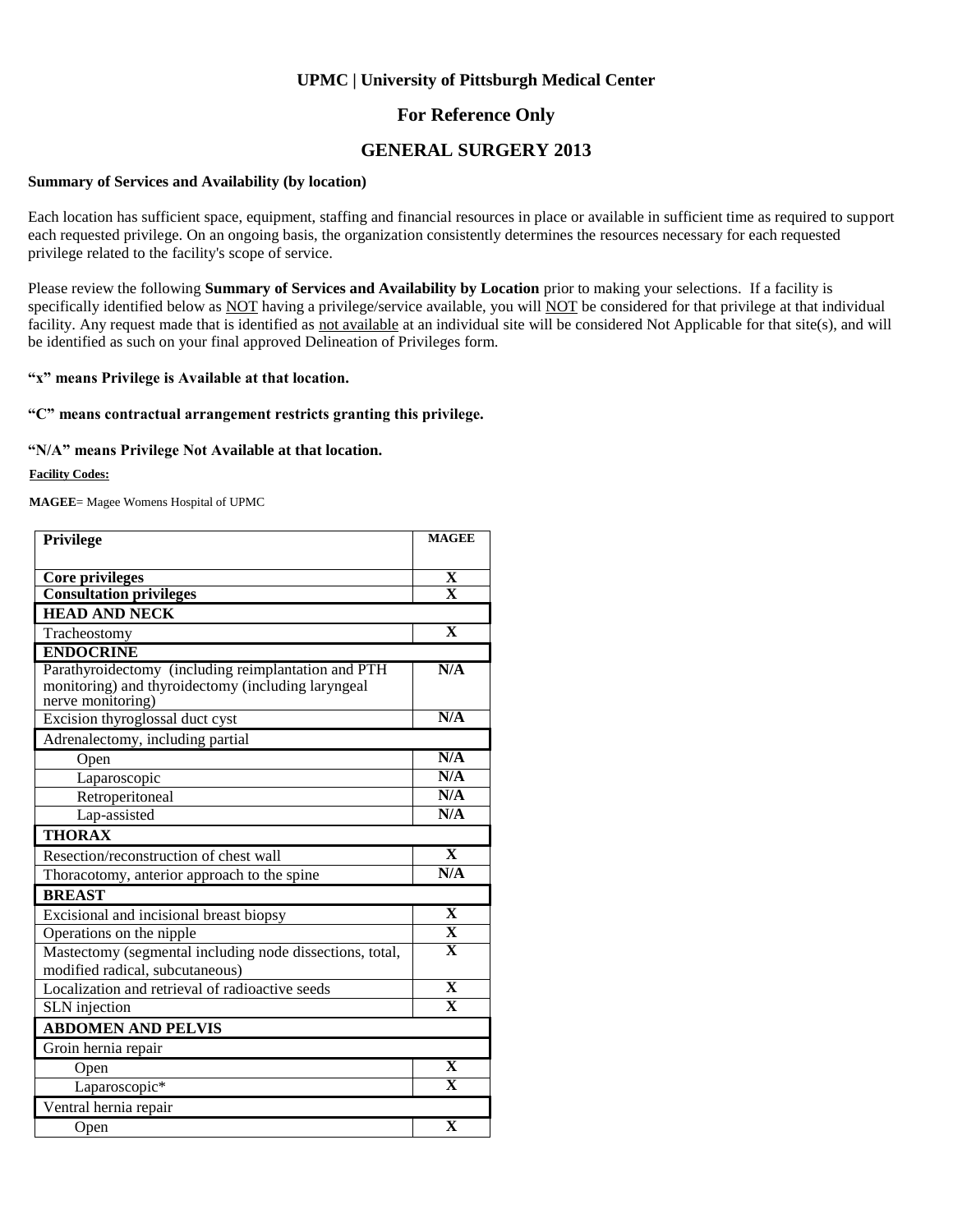# **For Reference Only**

### **GENERAL SURGERY 2013**

Page 2 of 5

| Privilege                                                                          | <b>MAGEE</b>                                       |
|------------------------------------------------------------------------------------|----------------------------------------------------|
| Laparoscopic*                                                                      | $\mathbf X$                                        |
| Umbilical hernia repair                                                            |                                                    |
| Open                                                                               | $\overline{\mathbf{X}}$                            |
| Laparoscopic*                                                                      | $\overline{\mathbf{X}}$                            |
| Peritoneal/retroperitoneal dissection (e.g. for exposure of                        | X                                                  |
| the spine or lymphadenectomy)                                                      |                                                    |
| Exploratory laparotomy/laparoscopy                                                 | $\overline{\mathbf{X}}$                            |
| Diaphragmatic Herniorrhaphy                                                        | $\overline{\mathbf{X}}$                            |
| <b>ALIMENTARY TRACT</b>                                                            |                                                    |
| Esophagectomy                                                                      | N/A                                                |
| Nissen fundoplication                                                              |                                                    |
| Open                                                                               | N/A                                                |
| Laparoscopic                                                                       | N/A                                                |
| Gastrectomy, gastroenterostomy, gastrostomy                                        |                                                    |
| Open                                                                               | X                                                  |
| Laparoscopic*                                                                      | $\overline{\mathbf{X}}$                            |
| Vagotomy except highly selective                                                   | $\mathbf X$                                        |
| Highly selective vagotomy                                                          |                                                    |
| Open                                                                               | $\overline{\mathbf{X}}$<br>$\overline{\mathbf{X}}$ |
| Laparoscopic*                                                                      | $\mathbf X$                                        |
| Cholecystectomy (all techniques), cholecystostomy,<br>common bile duct exploration |                                                    |
| Appendectomy                                                                       |                                                    |
| Open                                                                               | X                                                  |
| Laparoscopic                                                                       | X                                                  |
| Incision, excision, resection of intestine, including                              | X                                                  |
| placement of enterostomy                                                           |                                                    |
| Hemorrhoidectomy, Stapled hemorrhoidectomy,                                        | $\overline{\textbf{X}}$                            |
| sphincterotomy, fistulotomy and other techniques                                   |                                                    |
| Transanal excision/fulguration of anorectal                                        | $\mathbf X$                                        |
| mass                                                                               |                                                    |
| Repair enterocele/rectocele*                                                       | $\overline{\mathbf{X}}$<br>$\mathbf X$             |
| Reconstructive perineal procedures (sphincteroplasty,                              |                                                    |
| repair vesico-vaginal-enteric fistula)*                                            |                                                    |
| Colectomy (all)/colostomy                                                          | X                                                  |
| Open<br>Laparoscopic*                                                              | X                                                  |
| Transanal                                                                          |                                                    |
| <b>TEMIS</b>                                                                       | N/A                                                |
| <b>TEMS</b>                                                                        | N/A                                                |
| Splenectomy                                                                        |                                                    |
| Open                                                                               | X                                                  |
| Laparoscopic <sup>*</sup>                                                          | X                                                  |
| Abdominoperineal resection                                                         |                                                    |
| Open                                                                               | $\overline{\mathbf{X}}$                            |
| Laparoscopically assisted*                                                         | X                                                  |
| Restorative proctocolectomy*                                                       | $\mathbf X$                                        |
| Liver resections*                                                                  |                                                    |
|                                                                                    |                                                    |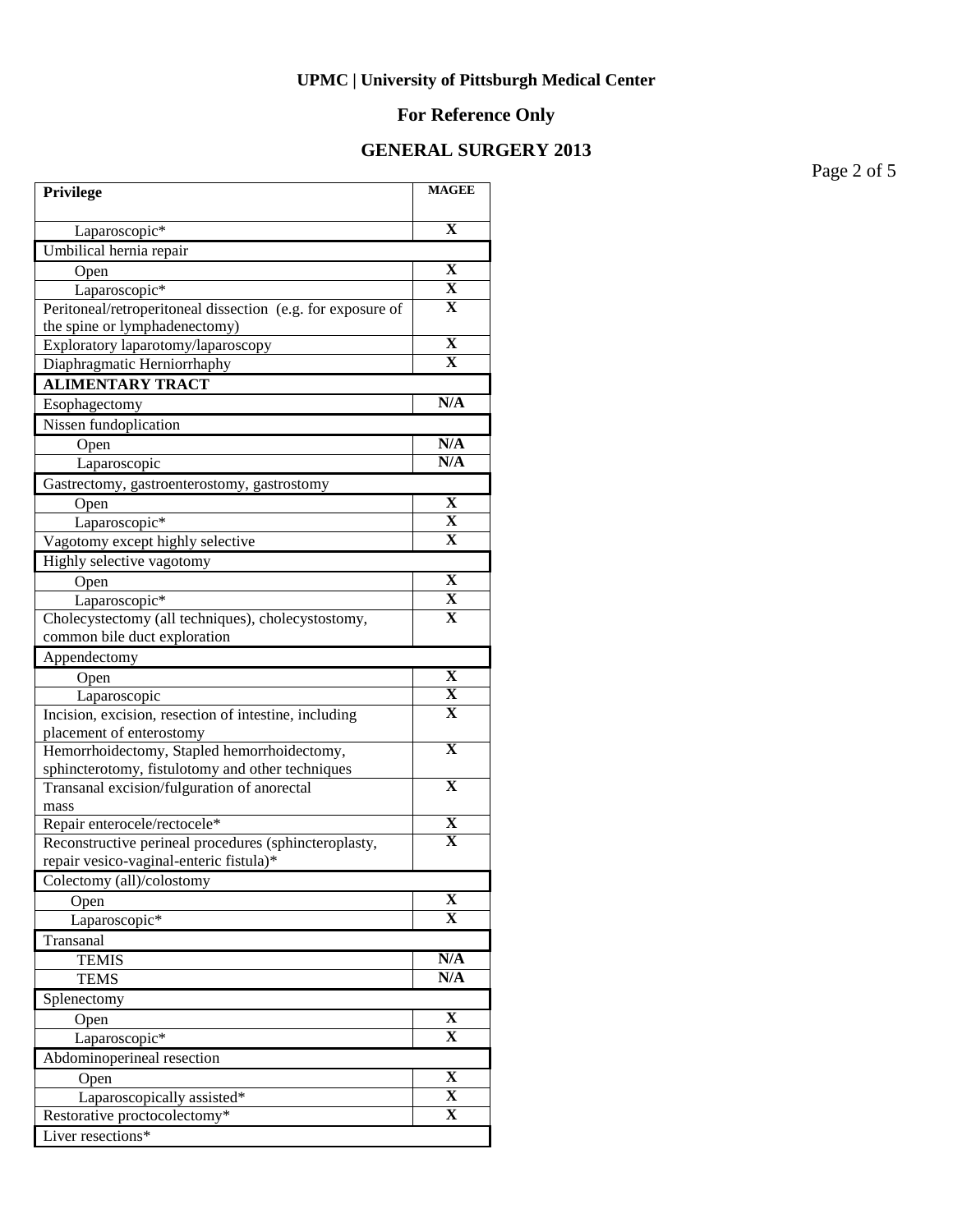# **For Reference Only**

### **GENERAL SURGERY 2013**

Page 3 of 5

| Privilege                                                            | <b>MAGEE</b>                 |
|----------------------------------------------------------------------|------------------------------|
|                                                                      | $\mathbf X$                  |
| Open                                                                 | $\overline{\textbf{X}}$      |
| Laparoscopic                                                         |                              |
| Pancreas resections/debridement                                      |                              |
| Open                                                                 | X<br>$\overline{\textbf{X}}$ |
| Laparoscopic                                                         | N/A                          |
| Pancreatectomy                                                       |                              |
| <b>GENITOURINARY TRACT</b><br>(In conjunction with other procedures) |                              |
| Insertion cystostomy tube                                            | X                            |
| Partial cystectomy, bladder repair                                   | $\mathbf X$                  |
| Nephrectomy                                                          | $\mathbf X$                  |
| Hysterectomy                                                         | $\mathbf X$                  |
| Salpingooophorectomy                                                 | $\mathbf X$                  |
| <b>SKIN/SOFT TISSUE/BONE</b>                                         |                              |
| Regional lymph node dissections,                                     |                              |
| partial/complete including sentinel node techniques                  |                              |
| Cervical                                                             | $\mathbf X$                  |
| Axillary                                                             | $\overline{\textbf{X}}$      |
| Mediastinal                                                          | $\overline{\mathbf{X}}$      |
| Periaortic                                                           | $\overline{\mathbf{X}}$      |
| Pelvic                                                               | $\overline{\mathbf{X}}$      |
| Sentinel Node Biopsy                                                 | $\overline{\mathbf{X}}$      |
| Skin grafting, partial and full thickness                            | $\overline{\mathbf{X}}$      |
| Fasciotomy                                                           | $\overline{\mathbf{X}}$      |
| Amputations                                                          | $\overline{\mathbf{X}}$      |
| Biopsy peripheral nerve                                              | $\overline{\mathbf{X}}$      |
| <b>TRAUMA</b>                                                        |                              |
| Pericardial window/pericardiocentesis                                | $\overline{\text{N/A}}$      |
| Lung lobectomy                                                       | N/A                          |
| Pneumonectomy                                                        | N/A                          |
| Procedures on Esophagus                                              | N/A                          |
| Teletrauma                                                           | N/A                          |
| <b>ENDOSCOPY</b>                                                     | X                            |
| Esophagogastroduodenoscopy/biopsy                                    | $\overline{\mathbf{X}}$      |
| Esophageal stent placement                                           | X                            |
| Percutaneous endoscopic gastrostomy                                  | X                            |
| Laryngoscopy<br>Bronchoscopy/biopsy                                  | $\overline{\mathbf{X}}$      |
| Anoscopy/Proctoscopy                                                 | X                            |
| Sigmoidoscopy/Colonoscopy/Biopsy/                                    | X                            |
| Polypectomy/Stents                                                   |                              |
| <b>BURN SURGERY</b>                                                  | N/A                          |
| <b>INTRAOPERATIVE ULTRASOUND</b>                                     | $\mathbf X$                  |
| <b>ULTRASOUND</b>                                                    |                              |
| Focused Abdominal Sonogram for Trauma                                | $\mathbf X$                  |
| (FAST)                                                               |                              |
| <b>VIDEOMAPPING</b>                                                  |                              |
| Videoassisted parathyroidectomy/thyroidectomy                        | N/A                          |
| Videoassisted neuroendocrine tumor resection                         | N/A                          |
|                                                                      |                              |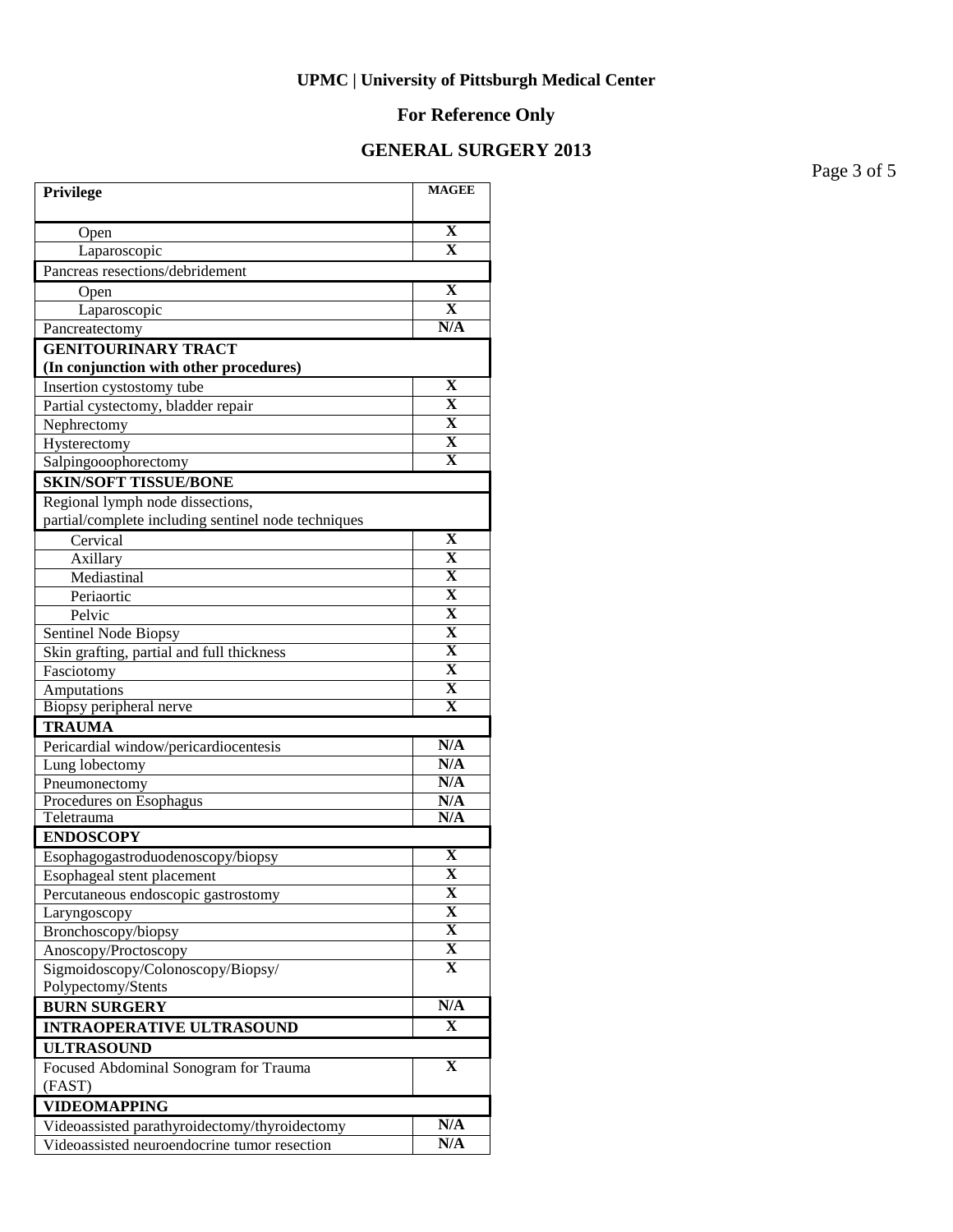# **For Reference Only**

### **GENERAL SURGERY 2013**

Page 4 of 5

| Privilege                                                                               | <b>MAGEE</b>            |
|-----------------------------------------------------------------------------------------|-------------------------|
| Intraoperative Nuclear Mapping (Gamma Probe)                                            | N/A                     |
| <b>TELEMEDICINE</b>                                                                     | N/A                     |
| <b>ROBOTICS (Certificate Required)</b>                                                  | X                       |
| <b>FLUOROSCOPY</b> (Certificate Required)                                               | $\mathbf{x}$            |
| <b>LASER</b>                                                                            |                         |
| Nd:YAG                                                                                  | $\mathbf X$             |
| CO <sub>2</sub>                                                                         | $\overline{\textbf{X}}$ |
| KTP:YAG                                                                                 | $\overline{\textbf{X}}$ |
| Argon                                                                                   | $\overline{\mathbf{X}}$ |
| Excimer-308 nm                                                                          | $\overline{\mathbf{X}}$ |
| Diode-532 nm                                                                            | $\overline{\mathbf{X}}$ |
| Diode-630 nm                                                                            | $\overline{\mathbf{X}}$ |
| Diode-810 nm                                                                            | $\overline{\textbf{X}}$ |
| Diode (Indigo) - 832 nm                                                                 | $\overline{\mathbf{X}}$ |
| Ho:YAG                                                                                  | $\overline{\mathbf{X}}$ |
| <b>ANESTHESIA</b>                                                                       |                         |
| <b>Moderate Sedation</b>                                                                | N/A                     |
| <b>CRITICAL CARE</b>                                                                    |                         |
| Medical supervision of intensive care unit patients,                                    | $\mathbf x$             |
| emergency transport, critical illness, and multi-system                                 |                         |
| organ failure                                                                           |                         |
| Arterial catheter insertion                                                             | X                       |
| Central venous and percutaneous dialysis catheter                                       | X                       |
| insertion                                                                               |                         |
| Pulmonary artery catheter insertion                                                     | $\mathbf X$             |
| Pericardiocentesis                                                                      | $\mathbf X$             |
| Interpretation and management of hemodynamic data                                       | $\mathbf X$             |
| Initiation and management of vasoactive and/or anti-                                    | N/A                     |
| arrhythmic drug infusions                                                               | N/A                     |
| Debrillation/cardioversion                                                              | N/A                     |
| Transthoracic echocardiography (limited)                                                | N/A                     |
| Airway management of the non-intubated patient<br>Endotracheal intubation (oral, nasal) | N/A                     |
| Cricothyrotomy                                                                          | $\mathbf X$             |
| Percutaneous tracheostomy                                                               | $\overline{\mathbf{X}}$ |
| Bronchoscopy                                                                            | X                       |
| Thoracentesis                                                                           | X                       |
| Thoracostomy tube insertion/management                                                  | X                       |
| Mechanical ventilation – initiation and management                                      | N/A                     |
| Renal replacement therapy management                                                    | X                       |
| Nutritional management of the ICU patient                                               | N/A                     |
| Lumbar puncture                                                                         | N/A                     |
| Intercostal nerve block                                                                 | X                       |
| Cardiopulmonary resuscitation                                                           | N/A                     |
| Abdominal paracentesis                                                                  | X                       |
| Diagnostic ultrasonography                                                              | X                       |
| Fluoroscopy                                                                             | X                       |
| Administration of intermittent and continuous sedation,                                 | X                       |
| analgesia, and intravenous anesthetics for management of                                |                         |